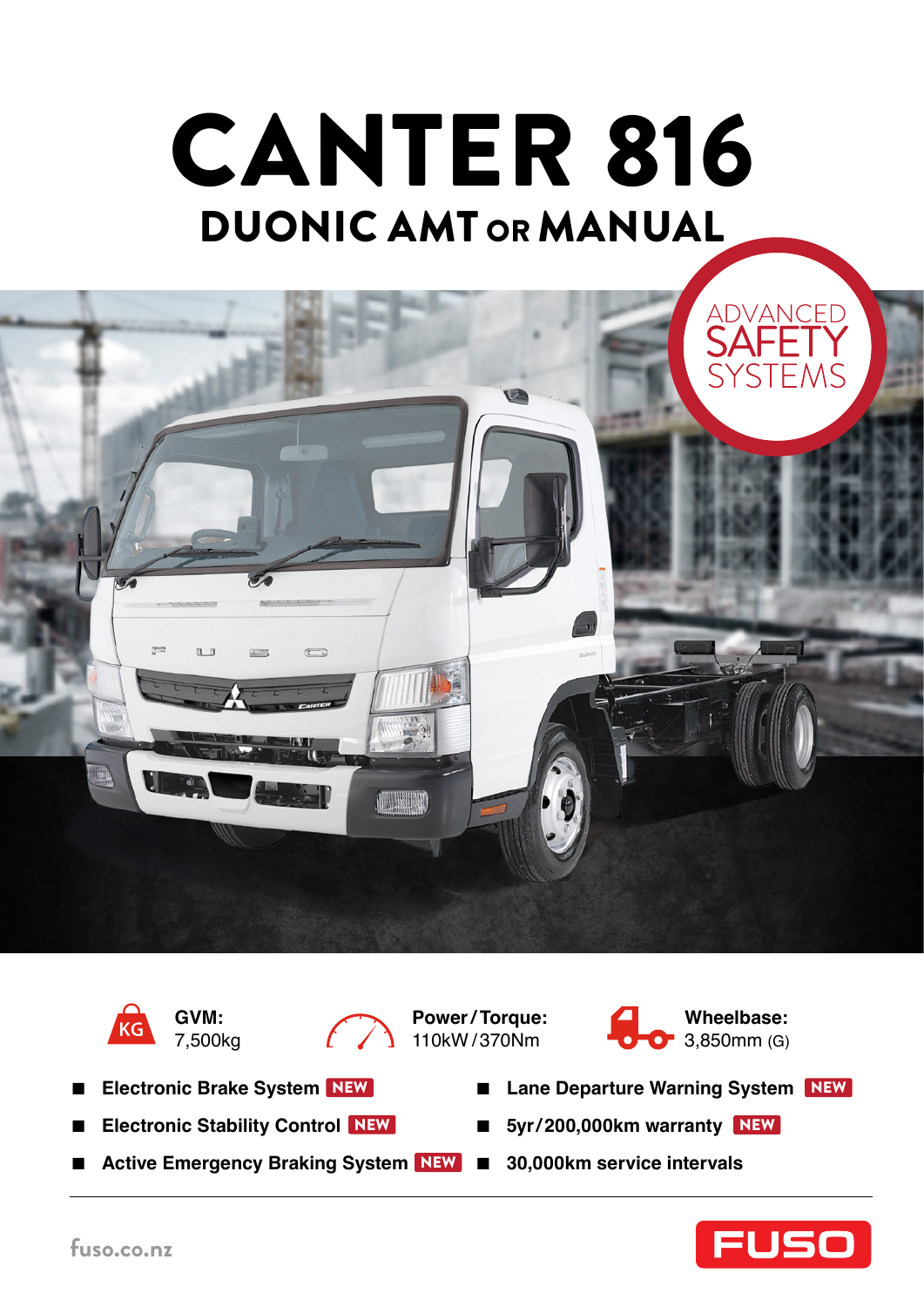# SPECIFICATIONS - CANTER 816

| 4x2816 | <b>WIDE CAB</b> |  |
|--------|-----------------|--|
| 4x2816 | <b>WIDE CAB</b> |  |

**4x2 816 WIDE CAB 6 SP. AMT** FEB71GR3SFBC 3,850 (G) 7,500 (5,995) 11,000 (9,500) **5 SP. MAN** FEB71GR4SFBC 3,850 (G) 7,500 (5,995) 11,000 (9,500)

**MODEL WHEELBASE (mm) GVM (kg) (optional) GCM (kg) (optional)**

| <b>Engine Version</b>       | FUSO 4P10-T4 Euro 5 Diesel                                                                                                   |
|-----------------------------|------------------------------------------------------------------------------------------------------------------------------|
| Configuration               | 4 Cyl. In-line DOHC, 4-Valve                                                                                                 |
| Type                        | Variable Geometry Turbo Charged Air to Air<br>Intercooled                                                                    |
| <b>Displacement</b>         | 3 litre (2998cc)                                                                                                             |
| Power (DIN)                 | 110kW @ 2840~3500rpm                                                                                                         |
| Torque (DIN)                | 370Nm @ 1350~2840rpm                                                                                                         |
| Maximum Engine Speed        | 4100rpm                                                                                                                      |
| <b>Compression Ratio</b>    | 17.5:1                                                                                                                       |
| Cooling System / Oil Cooler | Water cooled with Viscous fan, 13.7L capacity.<br>Engine oil cooler                                                          |
| Air Cleaner                 | Paper Element Type with Restrictor Indicator.<br>Vertical Intake Mounted on Clean Air Side (RH)                              |
| <b>Emission Control</b>     | Diesel Particulate Filter (DPF) Exhaust<br>Dash Display DPF Status 0~9 (Empty~Full)<br>Parked Regeneration possible from 7~9 |
| <b>Emission Level</b>       | EURO 5 (ADR 80/03) and EEV rated<br>(Enhanced Environmentally-Friendly Vehicle)                                              |
|                             |                                                                                                                              |

#### 4P10-T4



| EUEI                     |                                                                        |
|--------------------------|------------------------------------------------------------------------|
| <b>Injection System</b>  | Bosch Common Rail Direct Injection<br>Bosch Piezo Technology Injectors |
| Tank Type                | Rectangular Steel Tank with Locking Cap                                |
| <b>Fuel Capacity (L)</b> | 100                                                                    |
| <b>Filtration</b>        | Filter with Water Separator and Indicator Sensor                       |
| <b>ELECTRICAL</b>        |                                                                        |

| ---------                    |                        |
|------------------------------|------------------------|
| Voltage                      | 12V Negative Earth     |
| <b>Alternator Capacity</b>   | 12V-110 amp            |
| <b>Battery Specification</b> | Heavy Duty 115D31L x 2 |
| Headlamp Type                | Halogen 2 x 55W/60W    |
| Fog lamp in bumper           | Standard               |
|                              |                        |

| <b>CLUTCH</b>               |                                                                                                                          |                                                           |                                         |                                                   |  |  |  |
|-----------------------------|--------------------------------------------------------------------------------------------------------------------------|-----------------------------------------------------------|-----------------------------------------|---------------------------------------------------|--|--|--|
|                             |                                                                                                                          |                                                           |                                         |                                                   |  |  |  |
| Clutch Model                | <b>DUONIC AMT</b>                                                                                                        | DUONIC Automated Manual                                   | Manual<br>FUSO C4W30                    |                                                   |  |  |  |
|                             | (no clutch pedal)                                                                                                        |                                                           |                                         |                                                   |  |  |  |
| Type                        |                                                                                                                          | Dual Clutch (Wet Multi-plate)                             |                                         | Single Dry Plate, Direct<br>Hydraulic Type, 300mm |  |  |  |
|                             | <b>TRANSMISSION</b>                                                                                                      |                                                           |                                         |                                                   |  |  |  |
|                             | <b>DUONIC AMT</b>                                                                                                        |                                                           | Manual                                  |                                                   |  |  |  |
| Version                     |                                                                                                                          | FUSO DUONIC M038S6                                        |                                         | FUSO M038S5                                       |  |  |  |
| Type / Speeds               | with Auto and Manual<br>Modes                                                                                            | 6 Speed Automated Manual                                  | 5 Speed with In-Dash Gearshift<br>Lever |                                                   |  |  |  |
| Features                    | Virtually Instant Gear<br>Changes, In-Dash Gear<br>Lever with Park Brake<br>Position, ECO Mode to<br>Minimise Fuel Usage |                                                           | Synchromesh 2nd-5th                     |                                                   |  |  |  |
| Ratios                      | 1st: 5.397<br>2nd: 3.788<br>3rd: 2.310<br>4th: 1.474                                                                     | 5th: 1.000<br>6th: 0.701<br>Rev. 5.397                    | 1st: 5.494<br>2nd: 3.193<br>3rd: 1.689  | 4th: 1.000<br>5th: 0.723<br>Rev. 4.494            |  |  |  |
| PTO Opening                 | LH Side                                                                                                                  |                                                           | LH Side                                 |                                                   |  |  |  |
| <b>FRONT AXLE</b>           |                                                                                                                          |                                                           |                                         |                                                   |  |  |  |
| Axle Version                |                                                                                                                          | FUSO F350T "I" Beam                                       |                                         |                                                   |  |  |  |
| Design Capacity (kg)        |                                                                                                                          | 3,100                                                     |                                         |                                                   |  |  |  |
| Max Operating Capacity (kg) |                                                                                                                          | 3,100                                                     |                                         |                                                   |  |  |  |
|                             | <b>FRONT SUSPENSION</b>                                                                                                  |                                                           |                                         |                                                   |  |  |  |
| Type                        |                                                                                                                          | Acting Shock Absorbers                                    |                                         | Taper leaf spring with Stabiliser Bar and Double  |  |  |  |
| Size (mm)                   |                                                                                                                          | 1,150 x 70                                                |                                         |                                                   |  |  |  |
| <b>REAR AXLE</b>            |                                                                                                                          |                                                           |                                         |                                                   |  |  |  |
| Axle                        |                                                                                                                          | FUSO D035 Full Floating Banjo                             |                                         |                                                   |  |  |  |
| Ratio                       |                                                                                                                          | DUONIC 5.714:1                                            |                                         | Manual 5.285:1                                    |  |  |  |
| Design Capacity (kg)        |                                                                                                                          | 6,000                                                     |                                         |                                                   |  |  |  |
| Max Operating Capacity (kg) |                                                                                                                          | 6,000                                                     |                                         |                                                   |  |  |  |
|                             | <b>REAR SUSPENSION</b>                                                                                                   |                                                           |                                         |                                                   |  |  |  |
| Туре                        |                                                                                                                          | <b>Steel Suspension</b>                                   |                                         |                                                   |  |  |  |
| Details                     |                                                                                                                          | <b>Acting Shock Absorbers</b>                             |                                         | Multi leaf spring with Stabiliser Bar and Double  |  |  |  |
| Size Main Leaves (mm)       |                                                                                                                          | 1,250 x 70                                                |                                         |                                                   |  |  |  |
| Size Helper Leaves (mm)     |                                                                                                                          | 880 x 70                                                  |                                         |                                                   |  |  |  |
| <b>STEERING</b>             |                                                                                                                          |                                                           |                                         |                                                   |  |  |  |
| Power Assisted              |                                                                                                                          | Tilt / Telescopic Adjustable Steering Wheel               |                                         |                                                   |  |  |  |
| <b>BRAKES</b>               |                                                                                                                          |                                                           |                                         |                                                   |  |  |  |
| Type                        |                                                                                                                          | Caliper Disc Brakes                                       |                                         | Hydraulic Dual Circuit with Front and Rear Twin   |  |  |  |
| Size Front / Rear (mm)      |                                                                                                                          | 310 x 40                                                  |                                         |                                                   |  |  |  |
| Features                    |                                                                                                                          | ABS + EBD + EBS<br>Exhaust Brake<br>Brake Priority System |                                         |                                                   |  |  |  |
| Park Brake                  |                                                                                                                          | Transmission Mounted                                      |                                         |                                                   |  |  |  |
|                             |                                                                                                                          |                                                           |                                         |                                                   |  |  |  |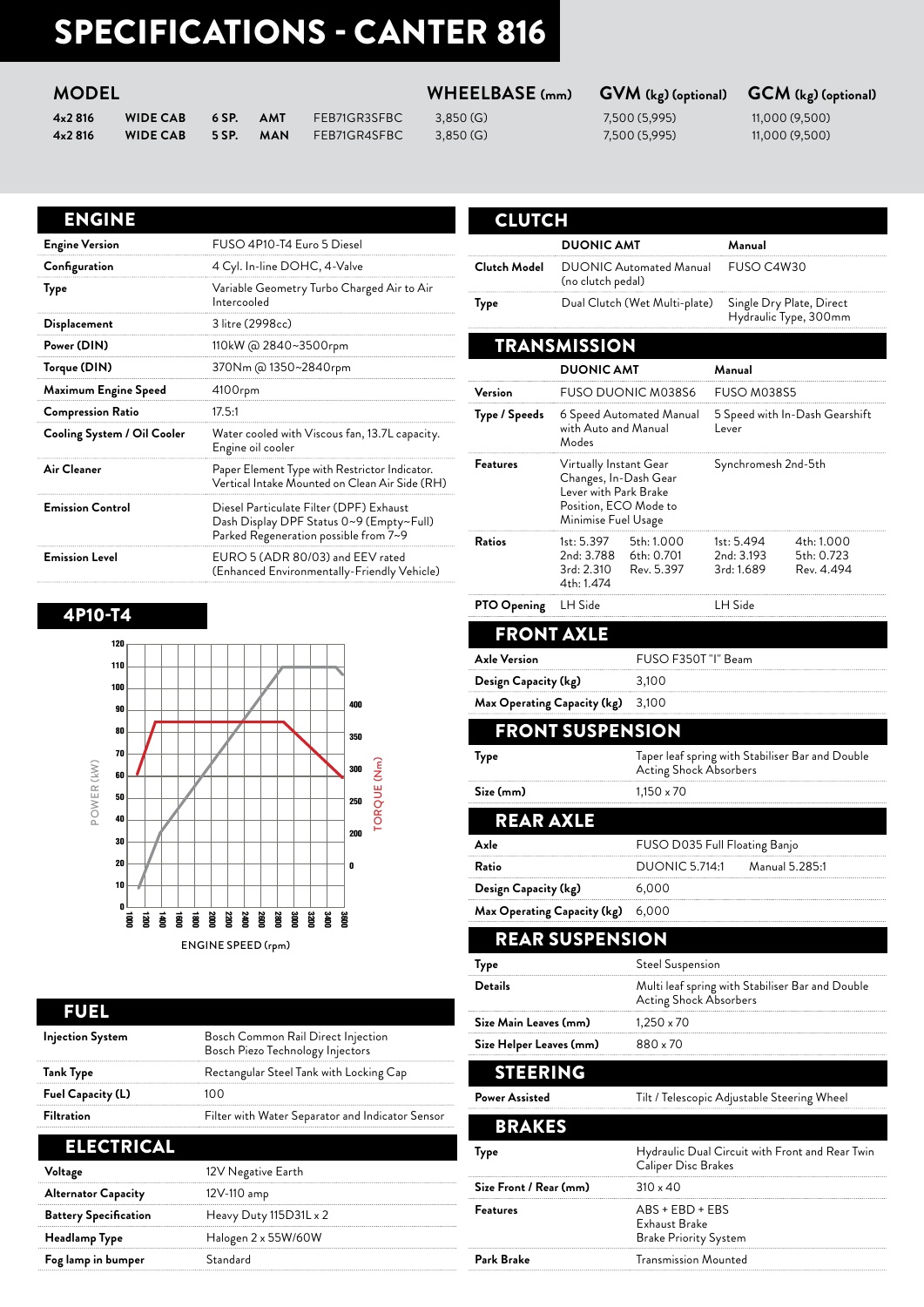### SPECIFICATIONS - CANTER 816

#### WHEELS AND TYRES

**Wheel Size** 17.5x6.0-127 **Tyre Size All** 215 / 75R17.5 **Spare Tyre Carrier Yes** 

#### **CHASSIS**

**Size (mm)** 192 x 60 x 6

**Refer to the bodybuilders guidelines on the Fuso website (www.fuso.co.nz) before mounting a body or modifying the chassis**

| <b>INSTRUMENTS</b>                |                                                                                                                                          |
|-----------------------------------|------------------------------------------------------------------------------------------------------------------------------------------|
| Gauges                            | Speedometer with Odometer; Tachometer; Fuel<br>Level; Water Temperature                                                                  |
| <b>Colour Information Display</b> | <b>Fuel Consumption</b><br>DPF Bar Chart from 1~9<br>Water Temperature<br>Maintenance Reminder System<br>Date and Time<br>Tripmeters x 2 |

#### STANDARD FEATURES

| <b>Cab Cooling and Heating</b> | Air Conditioner / Heater / Demister                                                                            |
|--------------------------------|----------------------------------------------------------------------------------------------------------------|
| <b>Accessory Power</b>         | 12V Accessory Power Outlet / Cigar Lighter                                                                     |
| Driving                        | Keyless Central Locking<br>Electric Windows                                                                    |
| Storage                        | Dual Overhead Storage Pockets<br>In-Dash Centre Document Storage<br>Door Storage Pockets<br>Lockable Glove Box |

| <b>CAB FEATURES</b>     |                                                                                             |
|-------------------------|---------------------------------------------------------------------------------------------|
| Type                    | All Steel Forward Control Fixed Cab                                                         |
| Mounting                | Hydroelastic 4 Point                                                                        |
| Colour                  | Natural White (W31)                                                                         |
| Interior                | Fully Trimmed cab with vinyl floor covering                                                 |
| <b>Seating Capacity</b> |                                                                                             |
| Seat (driver)           | Heavy Duty Suspended with LH Arm Rest<br>Adjustable Lumbar Support and Weight<br>Adjustment |
| Seats (passenger)       | Flat Folding, 2 Passenger Bench                                                             |

#### SERVICE INTERVALS

**30,000km full service / 15,000km safety inspection**

30,000km full service intervals, depending on application/use. 15,000km safety inspection, with greasing, required to maintain warranty cover and ensure optimum performance.

#### WARRANTY

```
5 years / 200,000km
```
Simply have your vehicle serviced at an authorised FUSO Service Centre, NEWat the recommended servicing intervals, and you are covered by an additional 2 year / 100,000km FUSO warranty on top of the first 3 years / 100,000km. That's a total of 5 years / 200,000km cover.

Refer to terms and conditions in the FUSO warranty booklet for full details.

### **SAFETY FEATURES**

| <b>ACTIVE SAFETY FEATURES</b>              |     |  |
|--------------------------------------------|-----|--|
| Electronic Brake System (EBS)              | Υρς |  |
| <b>Electronic Stability Control (ESC)</b>  | Yes |  |
| Active Emergency Braking System (AEBS) Yes |     |  |
| Lane Departure Warning System (LDWS)       | Yes |  |

#### CAB

| Structure                                                                                  | ECE R-29 Reinforced Cab<br>Side Intrusion Bar                                                                                                                         |
|--------------------------------------------------------------------------------------------|-----------------------------------------------------------------------------------------------------------------------------------------------------------------------|
| Airbags                                                                                    | Driver's (steering wheel)<br>Passenger's (dashboard)<br><b>NEW</b>                                                                                                    |
| <b>Seatbelts</b>                                                                           | ELR 3-Point (+ height-adjustable<br>with pre tensioner for driver)<br>Lap Belt (centre passenger)                                                                     |
| Driver's Seat                                                                              | Spring-suspended                                                                                                                                                      |
| <b>Steering Wheel</b>                                                                      | Energy-absorbing<br>Adjustable (height and reach)                                                                                                                     |
| <b>Rearview Mirrors</b>                                                                    | Heated                                                                                                                                                                |
| Fog Lamps                                                                                  | Yes                                                                                                                                                                   |
| <b>Keyless Central Locking</b>                                                             | Yes                                                                                                                                                                   |
| 7″ Touchscreen Media Unit                                                                  | AM/FM/DAB + USB + AUX NEW<br>Apple CarPlay and Android Auto<br>Wi-Fi enabled for Internet Radio<br>Bluetooth<br>32GB capacity storage<br>HD Reverse Camera included † |
| <b>CHASSIS</b>                                                                             |                                                                                                                                                                       |
| Speed Limter                                                                               | Yes (activated and adjustable by<br>FUSO dealer)                                                                                                                      |
| Anti-Lock Braking System (ABS)                                                             | Yes                                                                                                                                                                   |
| Anti-Slip Regulator (ASR)                                                                  | Yes                                                                                                                                                                   |
| <b>Electronic Brake Force Distribution</b><br>(EBD)                                        | Yes                                                                                                                                                                   |
| Disc Brakes                                                                                | Auto-Adjusting, 4 Wheel Dual<br>Caliper                                                                                                                               |
| Brake Priority System                                                                      | Yes                                                                                                                                                                   |
| <b>Exhaust Brake</b>                                                                       | Yes                                                                                                                                                                   |
| <b>Hill Start Assist</b>                                                                   | Yes (adjustable engagement on<br>manual transmission)                                                                                                                 |
|                                                                                            |                                                                                                                                                                       |
| Reverse Warning Buzzer                                                                     | Yes                                                                                                                                                                   |
| Anti Roll Bar                                                                              | Yes                                                                                                                                                                   |
| <b>Brake Wear Indicator</b>                                                                | Yes                                                                                                                                                                   |
| <b>OPTIONS</b>                                                                             |                                                                                                                                                                       |
|                                                                                            |                                                                                                                                                                       |
| $\dagger$ Additional Multimedia Display Cameras (up to 4)<br>Truck Specific GPS Navigation |                                                                                                                                                                       |

**Reversing Sensors**

**Tyre Pressure Monitoring System**

**Wireless Phone Charge Pocket**

### KERB WEIGHTS AND MAX AXLE LOADS (kg)

|                                                                                            |                     | Vehicle Ratings** |            | Max Axle Loadings** |         | Kerb Weights* |      |       |
|--------------------------------------------------------------------------------------------|---------------------|-------------------|------------|---------------------|---------|---------------|------|-------|
| Model                                                                                      |                     | <b>GVM</b>        | <b>GCM</b> | Front               | Rear    | Front         | Rear | Total |
| 4x2 816 Wide Cab 6 Sp. AMT                                                                 | <b>FEB71GR3SFBC</b> | 7.500             | 11.000     | 3.100               | 6,000kg | 1,610         | 835  | 2,445 |
| 4x2 816 Wide Cab 5 Sp. MAN                                                                 | <b>FEB71GR4SFBC</b> | 7.500             | 11.000     | 3.100               | 6,000kg | 1.595         | 830  | 2.425 |
| 4x2 616 Wide Cab 6 Sp. AMT                                                                 | FEB71GR3SFBC(D)     | 5.995             | 9.500      | 3.100               | 6,000kg | 1,610         | 835  | 2,445 |
| 4x2 616 Wide Cab 5 Sp. MAN                                                                 | FEB71GR4SFBC(D)     | 5.995             | 9.500      | 3.100               | 6,000kg | 1,595         | 830  | 2,425 |
| * Weights (est.) includes 10L fuel and spare wheel and are subject to 2.5% variation (+/-) |                     |                   |            |                     |         |               |      |       |

**\*\* Vehicle ratings and max axle loadings may be limited by local regulations.**